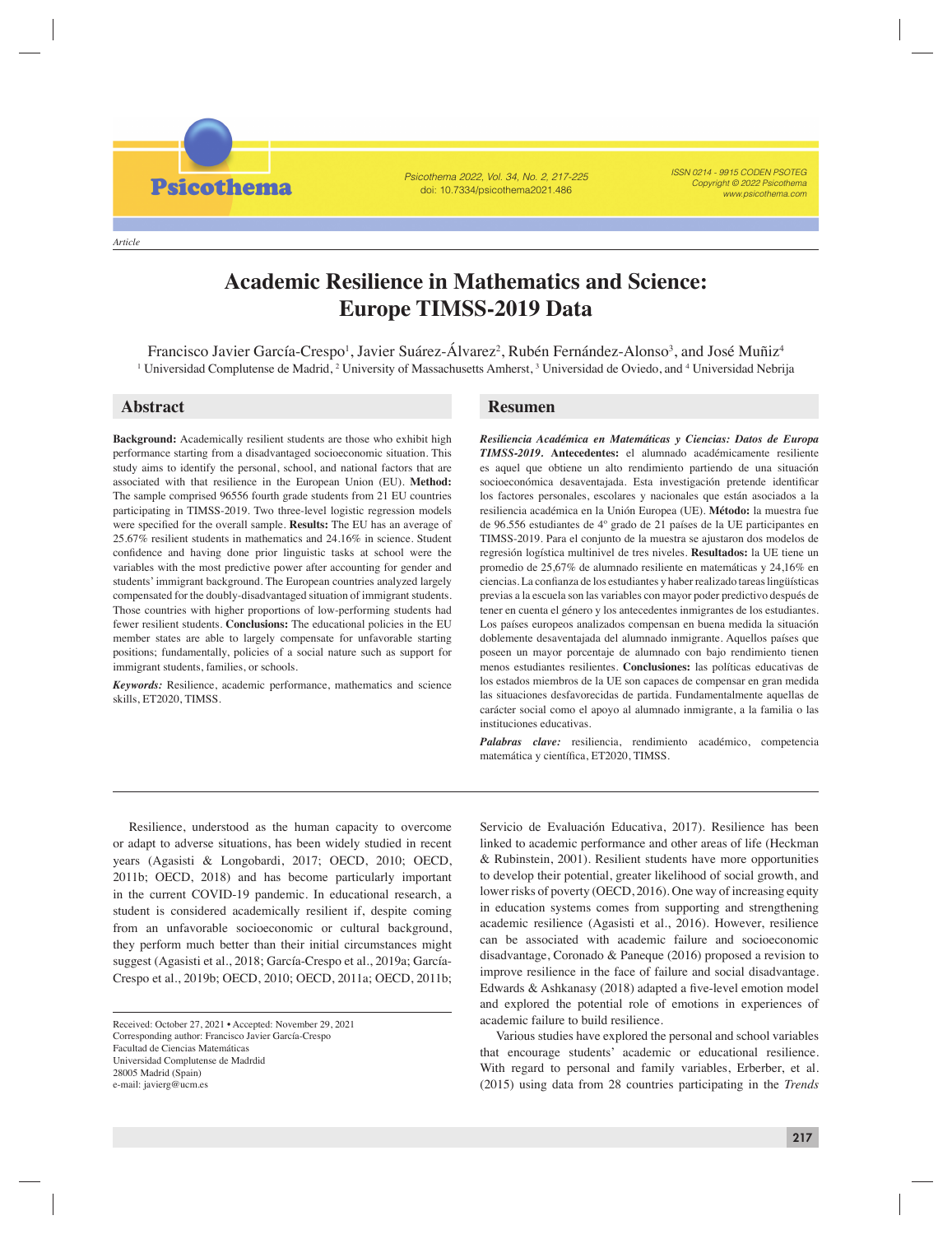*in International Mathematics and Science Study* (TIMSS) 2011, found that the variables most strongly associated with resilience were enjoying mathematics, absence of bullying at school, and academic expectations. Using an Asian sample from TIMSS 2011, Sandoval & Białowolski (2016) reported that the variables with the greatest possibilities for resilience were positive student attitudes towards mathematics and time spent on mathematics in the home. Recently, using data from  $4<sup>th</sup>$  grade students from 18 European participants in TIMSS 2015 and the *Progress in International Reading Literacy Study* (PIRLS) 2016, Cordero & Mateos-Romero (2021) reported that the factors most associated with resilience were the skills learned by students before starting school and the socioeconomic levels of their peers. Using data from the *Programme for International Student Assessment* (PISA) 2015 and 2018 from Spain, Greece, and Italy, Gabrielli et al. (2021) reported that beliefs in self-efficacy, a positive family environment, and language attitudes at home was associated with resilience in students from immigrant backgrounds. Furthermore, for this group, the "double origin gap" (socioeconomic and migratory) makes them more dependent on the school environment than their native peers. Gender does not seem to be associated with resilience, except in the study by Clavel et al. (2021), using science data from PISA 2015 and samples from Southeast Asia. They found that boys were more likely to be resilient in Macao and Singapore. In any case, the literature review by López-Zambrano et al. (2021) concluded that the evaluation data and the data from student interactions with the learning environment were the most important variables for early predictions of academic success.

The teaching and educational environment has also been shown to be a key element in increasing the likelihood of academic resilience (García-Crespo et al., 2021). Erberber et al. (2015) found that schools' interest in students' academic success, provision of educational resources, a safe, orderly school climate, and school discipline were the school-related variables that were most strongly associated with the condition of academic resilience. Sandoval & Białowolski (2016) reported that the chances of academic resilience were greater in schools with lower rates of bullying and higher levels of teacher expectations of student performance. Caprara et al. (2003), Klassen et al. (2013), and Tschannen-Moran & Hoy (2001) reported a positive effect between teachers' job satisfaction and student academic performance, which indicates that some characteristics of the teachers may increase the likelihood of resilience.

As the above indicates, there is relatively abundant evidence about the personal and school factors associated with academic resilience. Comparatively little is known, however, about the relationship between academic resilience and the characteristics of national education systems and their educational policies. Supranational co-operative organizations have established Sustainable Development Goals (UNESCO, 2021) and Education and Training 2020 targets (European Comission, 2020), but there is hardly any evidence about whether indicators of educational policy increase the probability of academic resilience.

In this context, the present study has two main objectives. The first is to determine the prevalence of academically resilient students in mathematics and science in the European Union countries. The second is to analyze the individual, school, and national factors that are associated with the condition of resilience, either reinforcing it or weakening it. Understanding these two issues raised by our objectives is key in being able to improve the effectiveness of European education systems. To the best of our knowledge, this is the first study to examine the relationship between how well countries have met the Education and Training 2020 targets and the resilient students that there are in those countries. In summary, with this study we aim to shed light on the current situation of resilience in mathematics and science and its contextual predictors, as well as quantitatively estimating the efforts of countries to achieve the European Commission's objectives for 2020.

### Method

#### *Participants*

The participating population was defined as students in the  $4<sup>th</sup>$ grade of compulsory education in the 22 European Union countries participating in TIMSS 2019. The sample was made up of 96,556 students with a mean age of 10.24 years (s.d. 0.48) from 5,714 classes in 3,794 schools. The study also used responses from teachers (5,649 mathematics teachers and 5,487 science teachers) and 3,665 questionnaires completed by school principals (table 1).

Students were selected by two-stage stratified cluster sampling (Martin et al.,  $2020$ ). Schools were selected in the first stage with a probability proportional to their size, and within the schools, the second stage was full class-groups which made up the clusters in TIMSS 2019. The data from the Netherlands was excluded as information from the family questionnaire was not provided, and so prevented the students' socioeconomic indicator from being determined, which was essential for the study to identify resilient students.

#### *Instruments*

#### *Variables for Determining Academically Resilient Students*

*Mathematics and Science test.* The test booklets for Mathematics and Science were produced following the framework established by Mullis & Martin (2017). The full bank of items is composed of 32 item blocks (16 for each subject) with approximately 10 items in each. The items, which were binary and partial credit, were distributed over 14 models of test booklet using a partially balanced incomplete matrix design (Fernández-Alonso & Muñiz, 2011). Each student completed a test booklet with approximately 40 items containing two blocks for each subject. Five plausible values per student were used for each Item Response Theory (IRT) scale with a mean of 500 and standard deviation of 100 (Martin et al., 2020).

*Home Resources for Learning Normalized Index (HRLN).*  The HRLN index was constructed using IRT methodology from the responses to two items in the Student Questionnaire (Number of books in the home and Number of home study supports) and three items from the Home Questionnaire: Number of children's books in the home, Highest level of education of either parent; and Highest level of occupation of either parent (Martin et al., 2020; Mullis et al., 2020). The HRLN index is expressed in standardized points (Z) for the EU as a whole. Table 2 shows the mean and standard error for the index by country.

#### *Predictors of Academic Resilience*

Thirty-one variables were included in the prediction of academic resilience: 11 related to students, one related to families,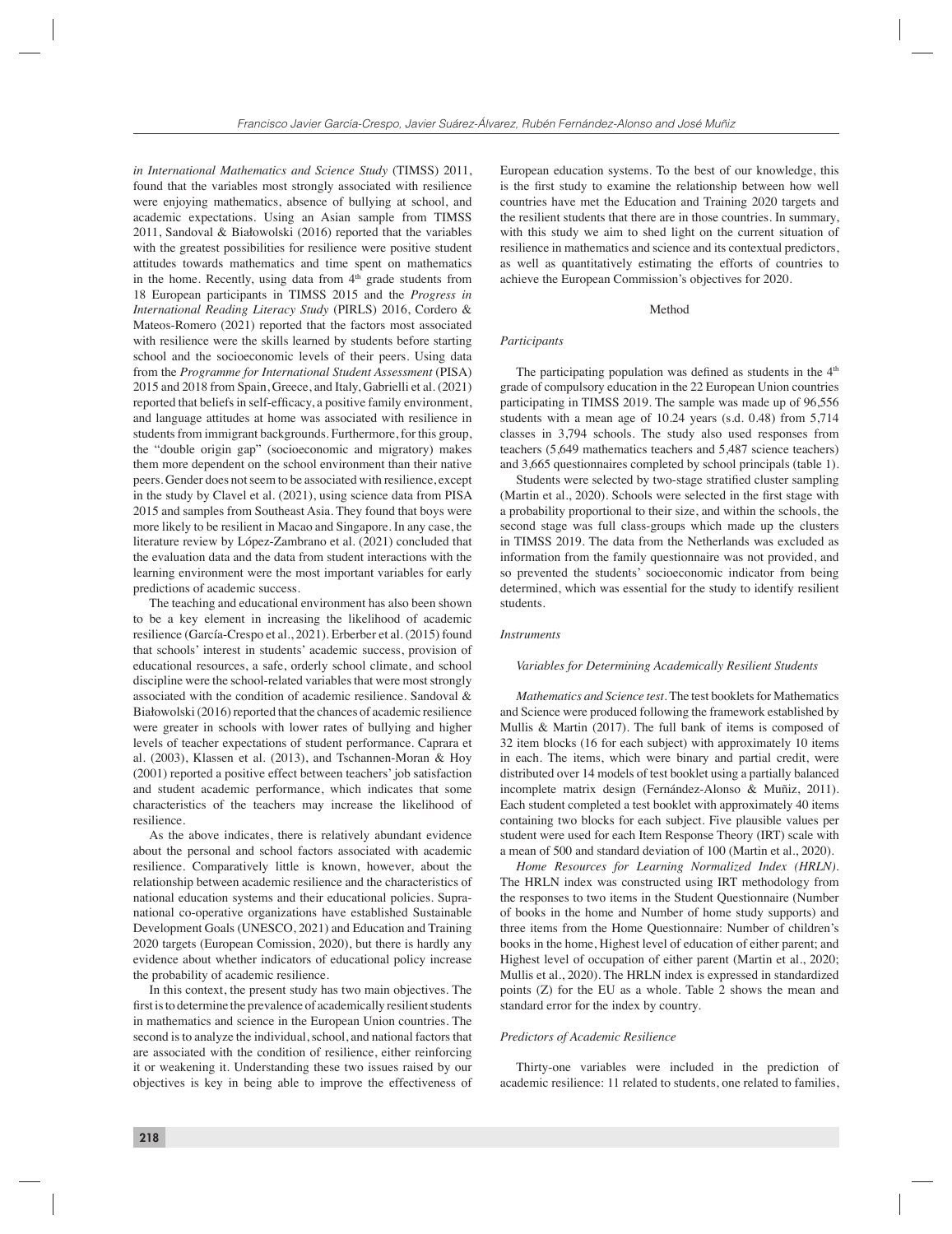| Table 1<br>Study Sample Data (by Country and EU Total) |                |                |                 |                      |                         |                   |
|--------------------------------------------------------|----------------|----------------|-----------------|----------------------|-------------------------|-------------------|
| Country                                                | <b>Schools</b> | <b>Classes</b> | <b>Students</b> | <b>Math teachers</b> | <b>Science teachers</b> | <b>Principals</b> |
| Austria                                                | 193            | 302            | 4464            | 303                  | 303                     | 192               |
| Belgium (Fl.)                                          | 147            | 256            | 4655            | 283                  | 276                     | 138               |
| Bulgaria                                               | 151            | 211            | 4268            | 209                  | 210                     | 151               |
| Croatia                                                | 153            | 263            | 3785            | 263                  | 263                     | 151               |
| Cyprus                                                 | 151            | 236            | 4062            | 229                  | 168                     | 147               |
| Czech Republic                                         | 152            | 263            | 4692            | 264                  | 257                     | 151               |
| Denmark                                                | 166            | 195            | 3227            | 190                  | 190                     | 145               |
| Finland                                                | 158            | 316            | 4730            | 326                  | 317                     | 158               |
| France                                                 | 155            | 300            | 4186            | 300                  | 300                     | 151               |
| Germany                                                | 203            | 211            | 3437            | 216                  | 218                     | 189               |
| Hungary                                                | 149            | 252            | 4571            | 252                  | 249                     | 144               |
| Ireland                                                | 150            | 231            | 4582            | 231                  | 231                     | 150               |
| Italy                                                  | 162            | 229            | 3741            | 229                  | 229                     | 159               |
| Latvia                                                 | 154            | 211            | 4481            | 203                  | 189                     | 152               |
| Lithuania                                              | 207            | 250            | 3741            | 249                  | 250                     | 202               |
| Malta                                                  | 98             | 226            | 3630            | 210                  | 209                     | 98                |
| Netherlands                                            | 112            | 182            | 3355            | 182                  | 182                     | 79                |
| Poland                                                 | 149            | 269            | 4882            | 225                  | 189                     | 149               |
| Portugal                                               | 181            | 314            | 4300            | 314                  | 314                     | 181               |
| Slovak Republic                                        | 157            | 269            | 4247            | 268                  | 251                     | 156               |
| Spain                                                  | 501            | 504            | 9555            | 509                  | 514                     | 487               |
| Sweden                                                 | 145            | 224            | 3965            | 194                  | 178                     | 135               |
| <b>Total UE</b>                                        | 3794           | 5714           | 96556           | 5649                 | 5487                    | 3665              |

| Table 2<br>Home Resources for Learning Normalized Index |         |                       |  |
|---------------------------------------------------------|---------|-----------------------|--|
|                                                         | Mean    | <b>Standard error</b> |  |
| Austria                                                 | 0.04    | 0.03                  |  |
| Belgium (Fl.)                                           | 0.13    | 0.03                  |  |
| Bulgaria                                                | $-0.58$ | 0.06                  |  |
| Croatia                                                 | $-0.36$ | 0.03                  |  |
| Cyprus                                                  | 0.23    | 0.03                  |  |
| Czech Republic                                          | 0.16    | 0.02                  |  |
| Denmark                                                 | 0.46    | 0.02                  |  |
| Finland                                                 | 0.40    | 0.02                  |  |
| France                                                  | 0.14    | 0.04                  |  |
| Germany                                                 | 0.18    | 0.03                  |  |
| Hungary                                                 | 0.04    | 0.04                  |  |
| <b>Ireland</b>                                          | 0.34    | 0.03                  |  |
| Italy                                                   | $-0.45$ | 0.04                  |  |
| Latvia                                                  | 0.06    | 0.03                  |  |
| Lithuania                                               | $-0.10$ | 0.03                  |  |
| Malta                                                   | 0.17    | 0.02                  |  |
| Poland                                                  | 0.05    | 0.03                  |  |
| Portugal                                                | $-0.18$ | 0.03                  |  |
| Slovak Republic                                         | $-0.17$ | 0.05                  |  |
| Spain                                                   | $-0.07$ | 0.03                  |  |
| Sweden                                                  | 0.42    | 0.05                  |  |

nine related to teachers, four related to school principals (Mullis et al., 2020), and six related to country (European Comission, 2020). These variables, classified at the student, classroom, and country level, are as follows:

Student variables (Level 1):

*Gender:* (0-Female and 1-male)

*Immig:* (0-Native and 1-immigrant)

*Bullying:* Student Bullying. TIMSS asked students about how often they experienced various bullying behaviors by their school peers. High values in this index indicate an absence of bullying.

*M\_Like:* Students Like Learning Mathematics and *S\_Like*: Students Like Learning Science. The scales cover students' attitudes toward mathematics/science and studying mathematics/ science. High values in this index indicate more positive attitudes towards mathematics and science and learning them.

*M\_Confident:* Students Confident in Mathematics and S\_ *Confident:* Students Confident in Science. These scales measure how well students think they can do mathematics or science. Greater self-confidence is measured with higher values in this index.

*M\_Clarity:* Instructional Clarity in Mathematics Lessons and *S\_Clarity:* Instructional Clarity in Science Lessons. Students were asked about aspects such as whether they know what their teacher expects them to do, whether their teacher is easy to understand, or has clear answers to their questions. Students who perceive more clarity in their teachers' expectations have higher scores in this scale.

*Task\_Literary:* Could Do Literacy Tasks When Beginning Primary School and *Task\_Numeracy:* Could Do Numeracy Tasks When Beginning Primary School. Students were scored according to their parents' answers about how well they could do some Early Literacy and Numeracy Tasks such as read some words, write letters of the alphabet, or count by themselves when they began primary school. Students who were able to do more tasks before beginning primary school have higher scores in these scales.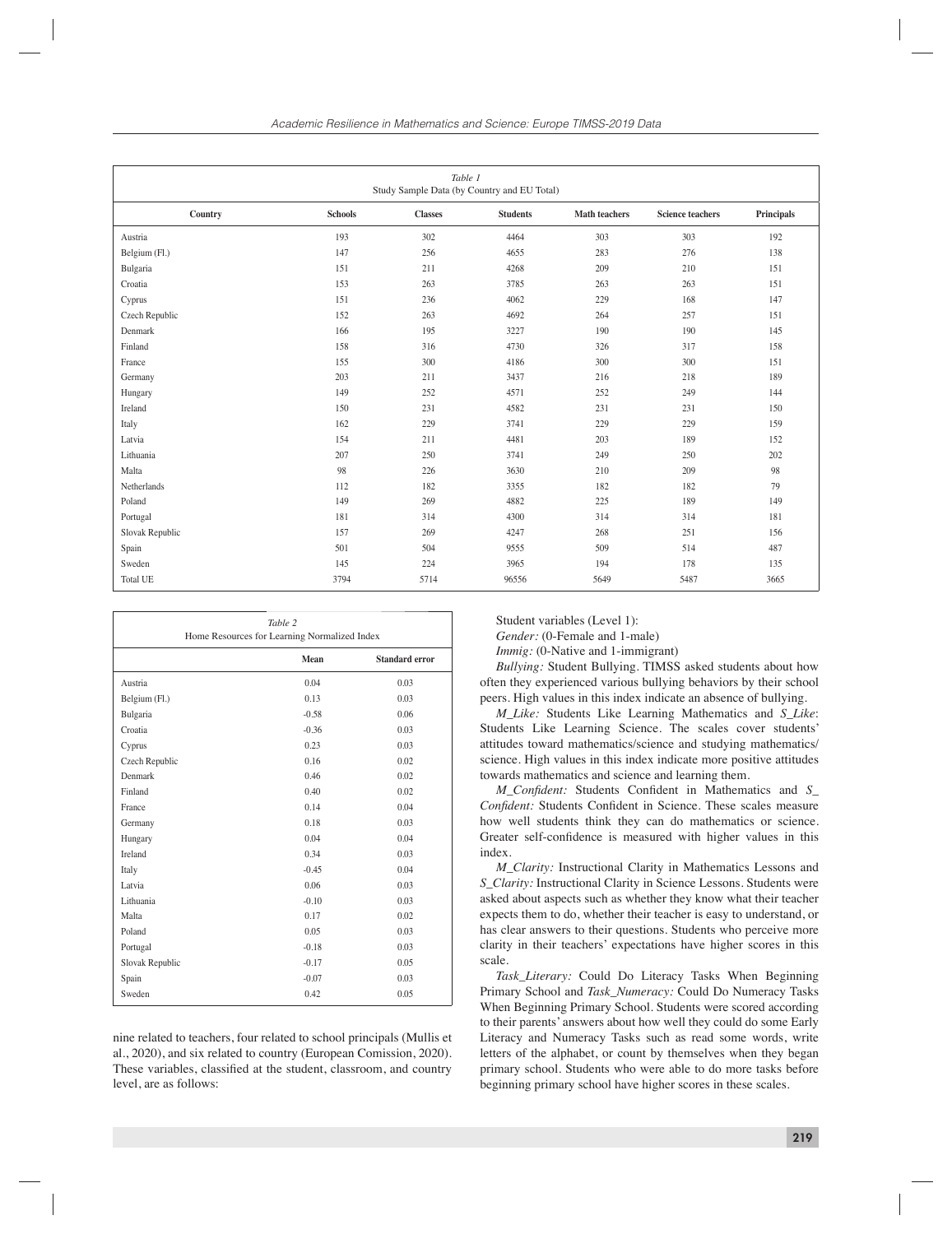Family variables (Level 1):

*Perceptions:* Parents Perceptions of Their Child's School. TIMSS 2019 asked students' parents about the extent to which they were satisfied that their child's school promoted academic standards and fostered a positive school climate. Higher scores in this scale indicate the students' families being more satisfied with the school.

### Teacher variables (Level 2)

*M\_Emphasis* and *S\_Emphasis:* School Emphasis on Academic Success-Mathematics and Science Teachers. This index collects information about the school's expectations towards academic achievement. Higher expectations are reflected in higher scores in this index.

*M\_Safe\_Orderly* and *S\_Safe\_Orderly:* Safe and Orderly Schools-Mathematics and Science Teachers. Students' teachers were asked how much they agreed or disagreed with a set of statements on the Safe and Orderly School scale. High scores in this scale are associated with safer schools.

*M\_JobSatisfaction* and *S\_JobSatisfaction:* Mathematics and Science Teacher Job Satisfaction. The TIMSS 2019 Teachers' Job Satisfaction scale is based on teachers' responses to questions about how they feel about being a teacher. Greater teacher job satisfaction means higher scores in the scale.

*M\_Limited\_St\_Not\_Ready* and *S\_Limited\_St\_Not\_Ready:*  Classroom Mathematics/Sciences Teaching Limited by Students Not Ready for Instruction. The scale presents teachers' answers about the extent to which their classroom teaching is limited by students not being ready to learn (i.e., lacking prerequisite knowledge or skills, lacking basic nutrition, being sleep deprived, or having learning impairments ). Teachers who report their teaching not being affected by these limitations score more highly in this index.

*S\_Science\_Investigation:* Teachers Emphasis on Science Investigation. Those teachers whose students participate more frequently in activities related to scientific investigation and experiments have higher scores in this index.

#### Principal variables (Level 2)

*M\_Shortage* and *S\_Shortage:* Instruction Affected by Math/ Science Resource Shortages. The scale presents principals' answers about the extent to which school teaching is limited by resource shortages. Principals who report resource shortages as not being a problem for teaching have high scores in this index.

*Sc\_Discipline:* School Discipline-Principal. TIMSS 2019 asked school principals for their perceptions about the extent that discipline, disorder, and bullying behaviors were problems in their school. Higher values in the scale indicate principals who do not see these problems in their schools.

*Enter\_Lit\_Num\_Skills:* Students Enter with Literacy and Numeracy Skills. This index measures the percentage of students who begin primary education with literacy and numeracy skills. Schools with higher percentages of students with those skill have higher scores in this scale.

#### Country variables (Level 3)

*U\_Mat19 and U\_Sci19:* Underachievement in mathematics/ science in the digital age. The share of low-achieving students in reading, mathematics and science should be less than 15%.

*EarlyLeavers:* Early leavers from education and training. The indicator is defined as the percentage of the population aged 1824 with at most lower secondary education and who were not in further education or training during the last four weeks preceding the survey. The share of early leavers from education and training should be less than 10%.

*Employment2019:* The employment rate of recent graduates, 2010-2019. The share of employed graduates (20-34 year-olds) having left education and training 1-3 years before the reference year should be at least 82%.

*Adultlearning2016*: Adult (aged 25-64) participation in learning, 4-week reference period, 2010 and 2019. An average of at least 15% of adults should participate in lifelong learning.

*Tertiary:* Tertiary educational attainment (30-34). The share of 30-34 year-olds with tertiary educational attainment should be at least 40%.

Using IRT partial credit scaling, the variables were transformed to a scale with a central point of 10, corresponding to the average from all the countries participating in the TIMSS 2019. The units of the scale were chosen so that two points on the scale would correspond to the logit standard deviation in all countries (Martin et al., 2020; Mullis et al., 2020). For the statistical analysis in this study, all of the variables in level 1, except Gender and Immig, and the variables in level 2 were standardized with a mean of 0 and standard deviation of 1 for all of the participating EU countries. The level 3 variables were left as percentages (European Comission, 2020).

# *Procedure*

TIMSS 2019 was applied following the standards of the International Association for the Evaluation of Educational Achievement (IEA) (Martin et al., 2020). Each student completed a booklet of cognitive items in two 36-minute sessions split by a 30-minute break. They then completed the context questionnaire. In addition, the Home Questionnaire was given to families, the Teacher Questionnaire was given to math and science teachers, and the School Questionnaire was completed by the school principals (Martin et al., 2020).

#### *Data Analysis*

The first study objective required the identification of academically resilient students in mathematics or science. For this study, students were considered resilient if they met two conditions; being socioeconomically disadvantaged and having a score in mathematics or science above the third quartile of the EU as a whole, once the individual HRLN was discounted. Students were considered socioeconomically disadvantaged if their score in the HRLN index was below the first quartile for their country. Once academically resilient students were identified, the percentages of this group were calculated by country and for the EU as a whole.

To pursue the second objective, analyzing the influence of the predictor variables on resilience in mathematics or science, multilevel logistic regression models were used (Cohen et al., 2013; Gelman & Hill, 2006; Snijders & Bosker, 2012), which appropriately model the variability of the data in the sampling designs of international large-scale assessments (De la Cruz, 2008; Iñiguez-Berrozpe & Marcaletti, 2018), while at the same time avoid the use of the replicated weightings in the TIMSS 2019 database (Fishbein et al., 2021). Two models were specified for the set of EU countries (one for each subject evaluated) with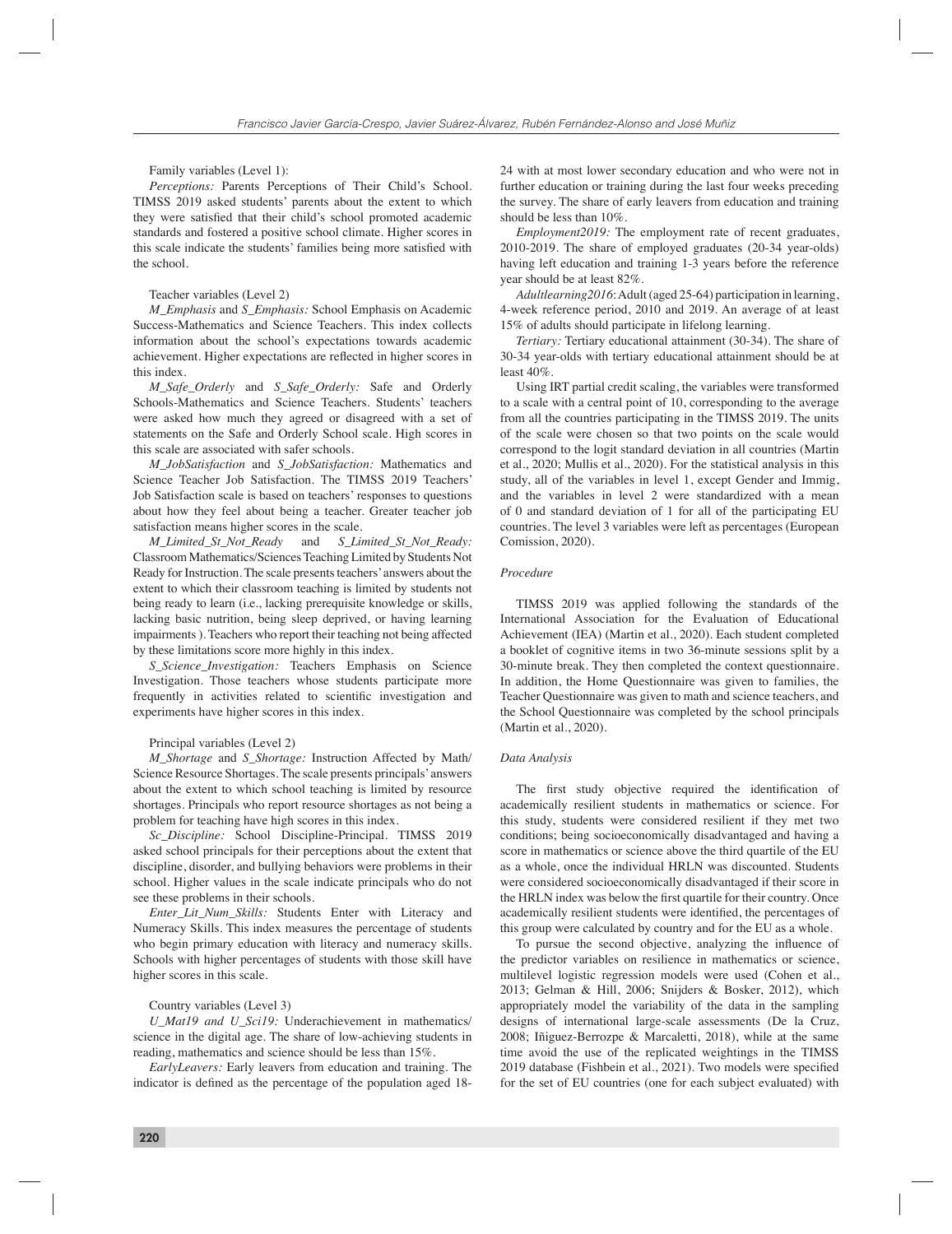three levels: student, school, and country. Analysis of the models considered the following parameters for each predictor: magnitude and regression coefficient; p-value of the coefficients or level of marginal significance of the variable; and odds ratio and its confidence interval (García-Crespo et al., 2019a). The models were specified with  $HLM6^{\circ}$  and the cases were weighted with the original school and student weightings. These weightings, which reflect the probability of selecting the students and school in the study, allow proper reproduction of the population size and enhance the representativeness of the results (Rutkowski et al., 2010).

Missing contextual data was recovered using the linear trend process from the Missing Value Analysis module in SPSS, taking the class the student belonged to as segmentation (Fernández-Alonso et al., 2012).

# Results

# *Resilient Students in Mathematics and Science in European Union Countries*

Responding to the first study objective, Table 3 shows the percentage (and standard error) of academically resilient students in mathematics and science by country along with the EU average.

Table 3 shows that the percentages of academically resilient students in mathematics varied by country from 8.34% in France to 37.23% in Latvia. Only France (8.34%) and Spain (19.89%) had less than 20% resilient students in mathematics. In science, the percentages of resilient students varied between 39.13% (Finland) and 8.07% (France). If we take 20% as a limit, below which there is a low percentage of resilient students, six countries were below

| Table 3<br>Percentage of Academically Resilient Students in Mathematics and Science in<br>TIMSS 2019 by Country and for the EU Overall |                    |        |                |        |  |
|----------------------------------------------------------------------------------------------------------------------------------------|--------------------|--------|----------------|--------|--|
|                                                                                                                                        | <b>Mathematics</b> |        | <b>Science</b> |        |  |
|                                                                                                                                        | Percentage         | pct_se | Percentage     | pct_se |  |
| Austria                                                                                                                                | 30.14              | 1.60   | 16.79          | 1.53   |  |
| Belgium (Fl.)                                                                                                                          | 27 16              | 1.56   | 10.93          | 1.18   |  |
| Bulgaria                                                                                                                               | 28.35              | 4.65   | 24.97          | 3.68   |  |
| Croatia                                                                                                                                | 23.54              | 1.97   | 31.89          | 2.30   |  |
| Cyprus                                                                                                                                 | 28.65              | 1.65   | 19.58          | 1.35   |  |
| Czech Republic                                                                                                                         | 29.71              | 1.98   | 29.69          | 1.81   |  |
| Denmark                                                                                                                                | 27.72              | 2.54   | 21.00          | 2.06   |  |
| Finland                                                                                                                                | 25.53              | 1.61   | 39.13          | 2.02   |  |
| France                                                                                                                                 | 8.34               | 1.23   | 8.07           | 1.12   |  |
| Germany                                                                                                                                | 25.07              | 2.09   | 23.14          | 2.00   |  |
| Hungary                                                                                                                                | 20.54              | 1.68   | 26.25          | 2.00   |  |
| <b>Ireland</b>                                                                                                                         | 32.56              | 1.78   | 19.76          | 1.65   |  |
| Italy                                                                                                                                  | 32.15              | 2.28   | 26.79          | 1.91   |  |
| Latvia                                                                                                                                 | 37.23              | 2.50   | 37.43          | 2.19   |  |
| Lithuania                                                                                                                              | 2741               | 1.83   | 25.99          | 176    |  |
| Malta                                                                                                                                  | 21.03              | 1.57   | 13.95          | 1.35   |  |
| Poland                                                                                                                                 | 22.52              | 1.56   | 31.07          | 1.89   |  |
| Portugal                                                                                                                               | 30.87              | 1.68   | 22.45          | 1 4 4  |  |
| Slovak Republic                                                                                                                        | 20.32              | 1.91   | 25.00          | 2.27   |  |
| Spain                                                                                                                                  | 19.89              | 1.57   | 25.83          | 1.92   |  |
| Sweden                                                                                                                                 | 20.28              | 2.02   | 27.74          | 1.98   |  |
| Average EU                                                                                                                             | 25.67              | 1.96   | 24.16          | 1.87   |  |

that: France (8.07%), Belgium (Fl.) (10.93%), Malta (13.95%), Austria (16.79%), Cyprus (19.58%) and Ireland (19.76%). The average proportion of resilient students in the EU countries that participated in TIMSS 2019 was 25.67% in mathematics and 23.16% in science.

# *Factors Associated With Academic Resilience*

Tables 4 and 5 show the regression coefficients for the predictors, together with the p-value and the odds ratio with the 95% confidence intervals for the regressions with criterion variables of mathematics and science resilience. They allow the identification of which factors, for each of the three levels examined, had greatest association with the criterion variables.

Table 6 gives a graphical indication of the effect of the variables on the probability of being resilient. It indicates whether the predictor variable has a positive effect (increases the probability) using  $\uparrow \uparrow \uparrow$  if it is statistically significant at 99% (0 ≤ p-value ≤ .01), **11** if it is statistically significant at 95% (.01 ≤ p-value ≤ .05) and 1 if it is statistically significant at 90% (.05 ≤ p-value ≤ .10). If the variable has a negative effect (reduces the probability), that is indicated by  $\downarrow \downarrow \downarrow$  if it is significant at 99%,  $\downarrow \downarrow$  if it is significant at 95%, or  $\downarrow$  if it is significant at 90%.

The resulting estimates show that, once immigration status and gender are discounted, the variable with the greatest predictive capacity is having carried out basic reading tasks at home before starting primary education, increasing the probability of resilience by 26.7 percentage points in mathematics and 10.4 in science; values similar to those provided by the parents' perception of the school (23.4% in mathematics and 18.7% in science). Looking at the results for the variables in Level Two of the analysis, we

| Table 4<br>Summary of Results in Mathematics of Multilevel Binary Hierarchical Logistic<br>Analysis for the European Union |             |         |                      |                               |
|----------------------------------------------------------------------------------------------------------------------------|-------------|---------|----------------------|-------------------------------|
| <b>Mathematics</b>                                                                                                         | Coefficient | p-value | <b>Odds</b><br>Ratio | Confidence<br><b>Interval</b> |
| Level 1                                                                                                                    |             |         |                      |                               |
| Gender                                                                                                                     | 0.34        | 001     | 1 4 0 5              | (1.324, 1.491)                |
| Immig                                                                                                                      | 0.87        | 0.01    | 2.377                | (2.186.2.584)                 |
| <b>Bullying</b>                                                                                                            | 0.04        | 0.02    | 1.037                | (1.006.1.069)                 |
| M Like                                                                                                                     | 0.07        | 0.01    | 1.069                | (1.028.1.112)                 |
| M Confident                                                                                                                | 0.24        | 0.01    | 1 267                | (1.221, 1.314)                |
| M Clarity                                                                                                                  | $-0.08$     | 0.01    | 0.919                | (0.888, 0.950)                |
| Task_Literary                                                                                                              | 014         | 0.01    | 1.146                | (1.106, 1.188)                |
| Task_Numeracy                                                                                                              | 0.03        | 0.06    | 1.033                | (0.998, 1.069)                |
| Perceptions                                                                                                                | 0.21        | 0.01    | 1.234                | (1.195, 1.274)                |
| Level 2                                                                                                                    |             |         |                      |                               |
| M Emphasis                                                                                                                 | $-0.21$     | 0.01    | 0.811                | (0.777, 0.847)                |
| M_Safe_Orderly                                                                                                             | 0.09        | 0.01    | 1.096                | (1.050.1.144)                 |
| M_JobSatisfaction                                                                                                          | $-0.01$     | 0.73    | 0.993                | (0.956.1.032)                 |
| M Limited St Not Ready                                                                                                     | $-0.04$     | 0.03    | 0.960                | (0.926.0.996)                 |
| M Shortage                                                                                                                 | 0.04        | 0.02    | 1 0 4 2              | (1.006.1.079)                 |
| Sc Discipline                                                                                                              | $-0.02$     | 0.42    | 0.985                | (0.948, 1.023)                |
| Enter Lit Num Skills                                                                                                       | $-0.05$     | 0.02    | 0.947                | (0.906, 0.989)                |
| Level 3                                                                                                                    |             |         |                      |                               |
| U Mat19                                                                                                                    | $-0.06$     | 0.01    | 0.944                | (0.935, 0.953)                |
| EarlyLeavers                                                                                                               | 0.01        | 0.93    | 1.001                | (0.979, 1.024)                |
| Employment2019                                                                                                             | $-0.01$     | 0.08    | 0.994                | (0.987, 1.001)                |
| Adultlearning2016                                                                                                          | $-0.02$     | 001     | 0.984                | (0.978.0.990)                 |
| <b>Tertiary</b>                                                                                                            | $-0.01$     | 0.03    | 0.989                | (0.979.0.999)                 |
|                                                                                                                            |             |         |                      |                               |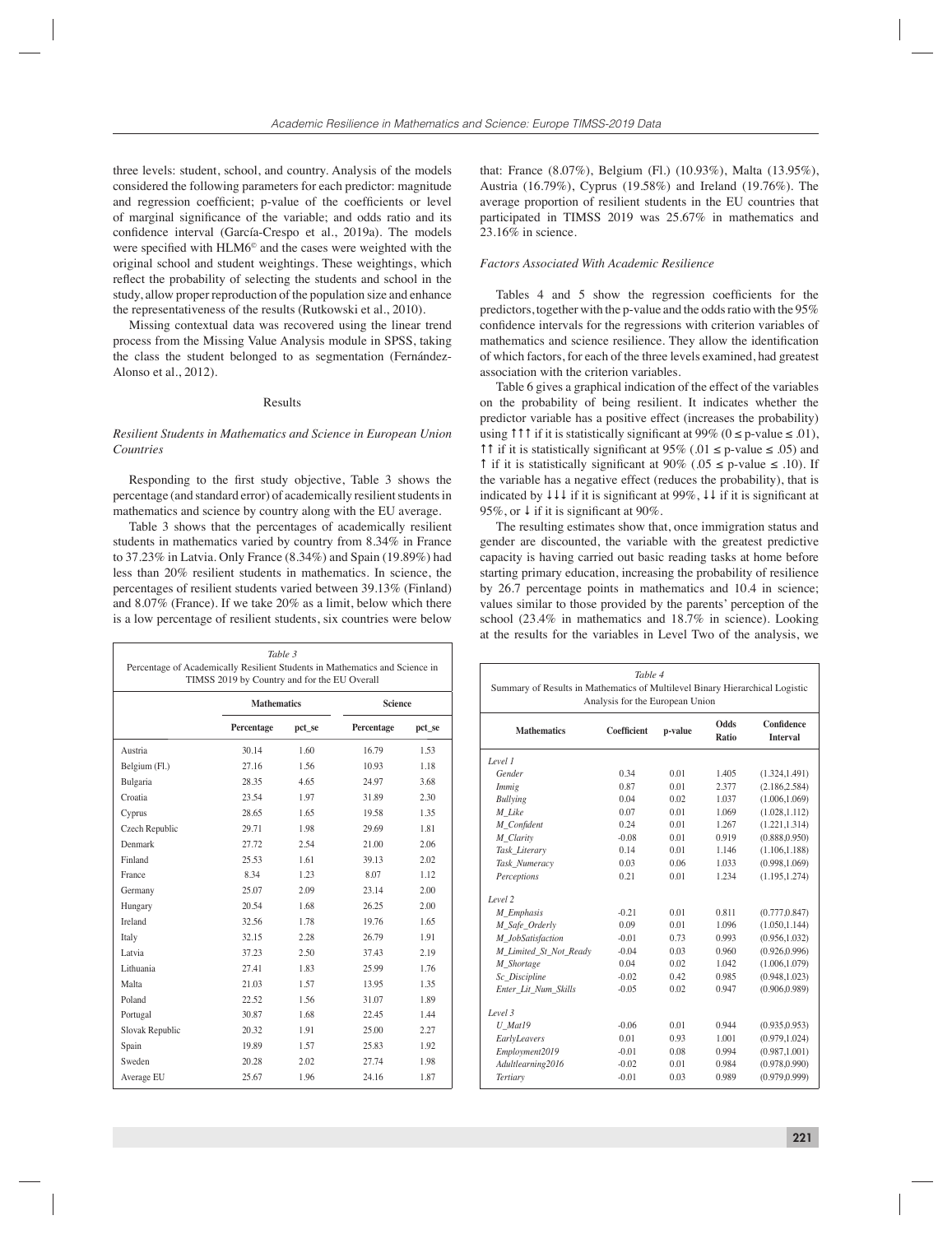| Table 5<br>Summary of Results in Science of Multilevel Binary Hierarchical Logistic<br>Analysis for the European Union |                    |         |               |                        |
|------------------------------------------------------------------------------------------------------------------------|--------------------|---------|---------------|------------------------|
| <b>Science</b>                                                                                                         | <b>Coefficient</b> | p-value | Odds<br>Ratio | Confidence<br>Interval |
| Level 1                                                                                                                |                    |         |               |                        |
| Gender                                                                                                                 | 0.22               | 0.01    | 1.247         | (1.177, 1.320)         |
| <i>Immig</i>                                                                                                           | 0.60               | 0.01    | 1.822         | (1.667, 1.992)         |
| <b>Bullying</b>                                                                                                        | 0.08               | 0.01    | 1.089         | (1.057, 1.121)         |
| S Like                                                                                                                 | 0.02               | 0.39    | 1.018         | (0.978.1.059)          |
| S_Confident                                                                                                            | 0.04               | 0.06    | 1.036         | (0.998, 1.076)         |
| S Clarity                                                                                                              | 0.02               | 0.20    | 1.023         | (0.988, 1.058)         |
| Task Literary                                                                                                          | 0.10               | 0.01    | 1.104         | (1.066, 1.144)         |
| Task Numeracy                                                                                                          | $-0.02$            | 0.16    | 0.976         | (0.944, 1.009)         |
| Perceptions                                                                                                            | 0.17               | 0.01    | 1.187         | (1.151, 1.224)         |
| Level 2                                                                                                                |                    |         |               |                        |
| S Emphasis                                                                                                             | $-0.20$            | 0.01    | 0.818         | (0.783.0.854)          |
| S_Safe_Orderly                                                                                                         | 0.09               | 0.01    | 1.095         | (1.048, 1.145)         |
| S JobSatisfaction                                                                                                      | 0.02               | 0.43    | 1.015         | (0.977, 1.055)         |
| S_Limited_St_Not_Ready                                                                                                 | $-0.08$            | 0.01    | 0.922         | (0.888, 0.956)         |
| S_Science_Investigation                                                                                                | 0.07               | 0.01    | 1.067         | (1.031, 1.105)         |
| S Shortage                                                                                                             | $-0.01$            | 0.41    | 0.985         | (0.952.1.020)          |
| Sc_Discipline                                                                                                          | 0.03               | 0.17    | 1.027         | (0.989.1.066)          |
| Enter Lit Num Skills                                                                                                   | $-0.01$            | 0.71    | 0.992         | (0.949.1.036)          |
| Level 3                                                                                                                |                    |         |               |                        |
| U Sci19                                                                                                                | $-0.06$            | 0.01    | 0.937         | (0.927.0.947)          |
| EarlyLeavers                                                                                                           | 0.01               | 0.78    | 1.003         | (0.979, 1.028)         |
| Employment2019                                                                                                         | 0.01               | 0.93    | 1.000         | (0.992, 1.007)         |
| Adultlearning2016                                                                                                      | $-0.02$            | 0.01    | 0.984         | (0.977.0.991)          |
| Tertiary                                                                                                               | $-0.01$            | 0.02    | 0.988         | (0.978, 0.998)         |

| Table 6<br>Effect of the Variables on the Probability of Being Resilient |                         |                         |  |  |
|--------------------------------------------------------------------------|-------------------------|-------------------------|--|--|
|                                                                          | <b>Mathematics</b>      | <b>Science</b>          |  |  |
| Level 1                                                                  |                         |                         |  |  |
| Gender                                                                   | 111                     | 111                     |  |  |
| <i>Immig</i>                                                             | 111                     | 111                     |  |  |
| <b>Bullying</b>                                                          | 11                      | 111                     |  |  |
| Like                                                                     | 111                     |                         |  |  |
| Confident                                                                | 111                     | $\uparrow$              |  |  |
| Clarity                                                                  | 111                     |                         |  |  |
| Task_Literary                                                            | 111                     | 111                     |  |  |
| Task_Numeracy                                                            | $\uparrow$              |                         |  |  |
| Perceptions                                                              | 111                     | 111                     |  |  |
| Level 2                                                                  |                         |                         |  |  |
| Emphasis                                                                 | 111                     | 111                     |  |  |
| Safe_Orderly                                                             | 111                     | 111                     |  |  |
| <b>JobSatisfaction</b>                                                   |                         |                         |  |  |
| Limited_St_Not_Ready                                                     | $\overline{11}$         | 111                     |  |  |
| Science_Investigation                                                    |                         | 111                     |  |  |
| Shortage                                                                 | 11                      |                         |  |  |
| Sc_Discipline                                                            |                         |                         |  |  |
| Enter_Lit_Num_Skills                                                     | $\downarrow \downarrow$ |                         |  |  |
| Level 3                                                                  |                         |                         |  |  |
| <b>Underachievement</b>                                                  | 111                     | 111                     |  |  |
| EarlyLeavers                                                             |                         |                         |  |  |
| Employment2019                                                           | $\downarrow$            |                         |  |  |
| Adultlearning2016                                                        | 111                     | 111                     |  |  |
| Tertiary                                                                 | $\downarrow \downarrow$ | $\downarrow \downarrow$ |  |  |

Note:  $\uparrow \uparrow \uparrow$  statistically significant at 99%,  $\uparrow \uparrow$  = statistically significant at 95%,  $\uparrow$  = statistically significant at 90%. The up arrow means the effect is positive. The down arrow means the effect is negative. No value means the effect is not statistically significant

find that schools with a good educational environment increased the resilience possibilities of their students by approximately 10 percentage points in both mathematics and science. It is important to note the impact of variables that measure emphasis on academic success and whether there are limits for teaching when students do not have a favorable academic level. In these cases, those schools that have students with educational deficiencies, but that do not emphasize academic success as their main value, were capable of achieving a higher percentage of resilient students in both mathematics and science, with percentages between an additional 10% and 20 %. To conclude, and focusing on the three levels of analysis, those countries with the highest percentages of students at low performance levels had 5.6% fewer resilient students in mathematics and 6.3% less in science.

## Discussion

This study had two objectives. Estimate the percentage of academically resilient students in the EU and identify the individual, school, and national factors most strongly associated with academic resilience.

In terms of the first objective, the average percentages of academically resilient students in mathematics and science in the participating EU countries were similar (25.67% mathematics and 24.16% science), in line with the average seen in reading competence in PIRLS 2016 (García-Crespo et al., 2019a). However, there was notable variation between countries, with a wider dispersion in the percentages between countries in science than in mathematics. Although in some countries, more than 30% of students were resilient (Latvia, Ireland, Italy, Portugal and Austria in mathematics, and Finland, Latvia, Croatia and Poland in science), in France, the percentage of academically resilient students was close to 8% in both subjects. In addition, the percentages of academically resilient students might be expected to be similar in the two subjects, and as Table 3 shows, while there are countries where that was the case, such as the Czech Republic (29.71% and 29.69%) and Latvia (37.23% and 37.43%), in other countries there were notable differences, such as Belgium (FL.) (27.16% and 10.93%) and Poland (22.52% and 31.07%). In this regard, one future line of research would be to analyze the variables that have greatest impact on being academically resilient in each subject by country and identify what led to these situations in these countries.

In terms of the second objective, the data offer a consistent picture: academic resilience is a multidimensional phenomenon that seems to be associated with sociodemographic, family, personal, school, and educational policy factors (Erberber et al., 2015; Sandoval & Białowolski, 2016). The student demographic variables demonstrated the greatest effect. Boys were more likely to be resilient in both subjects (40 percentage points more in mathematics and 25 in science), something not observed by Sandoval & Białowolski (2016), but which was reported by Clavel et al. (2021). Nonetheless, García-Crespo et al. (2019a) found that girls were more likely to be resilient than boys in reading. These results may be due to the gender gap in STEM (Science, Technology, Engineering and Mathematics) subjects and language skills as seen in the results from boys (503 points in mathematics and 493 in science) and girls (499 points in mathematics and 489 in science) in TIMSS 2019 (Mullis et al., 2020) and in PIRLS 2016 (boys 501 points and girls 520) (Mullis et al., 2017). The data show that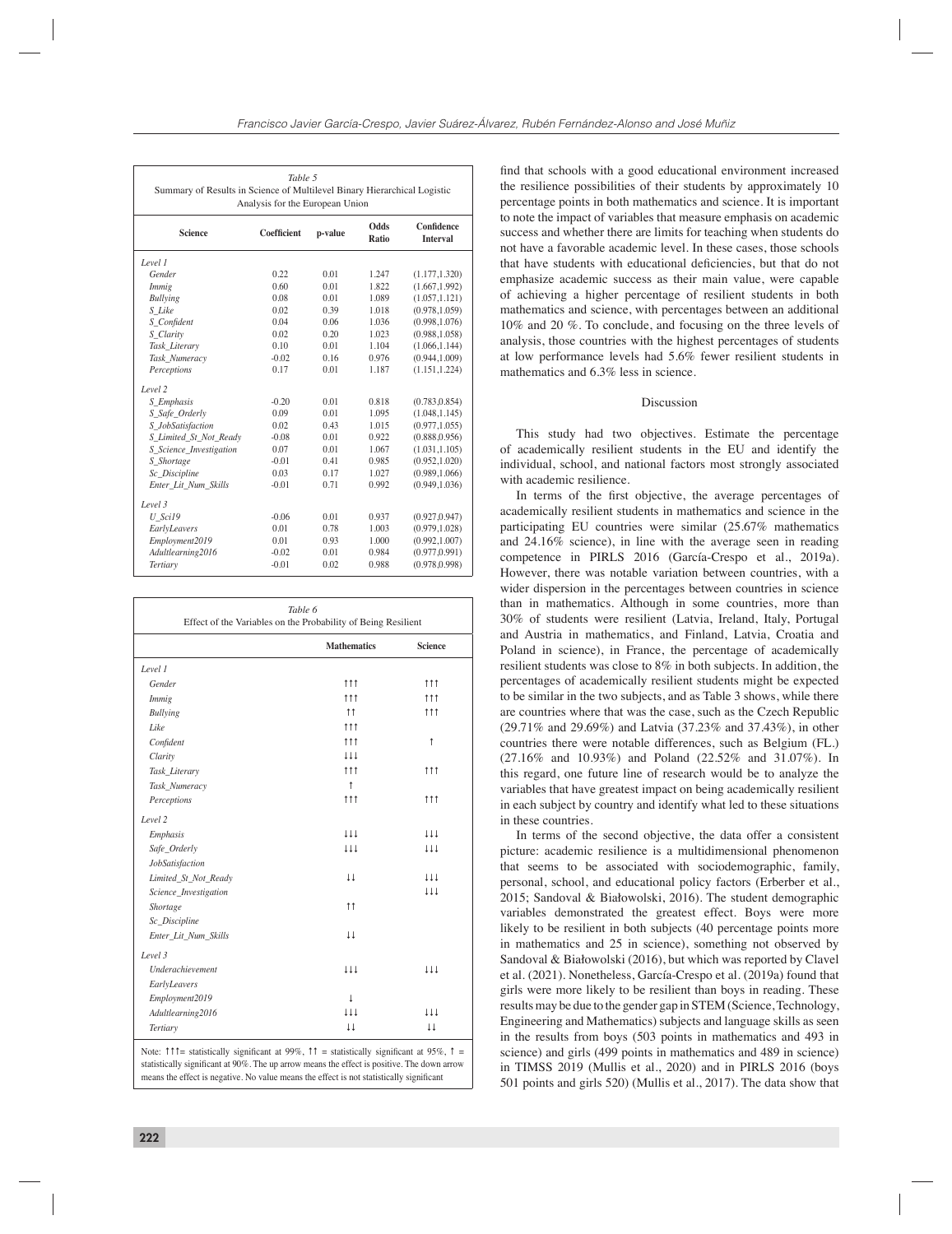immigrant students demonstrate higher proportions of resilience than native students (130 percentage points more in mathematics and 82 in science), which is consistent with the conclusions from Gabrielli et al. (2021) and validate the need for specific strategies in schools to encourage the inclusion of migrants and to reduce their vulnerability. Nevertheless, it is important to consider that it is reasonable to expect a higher proportion of students who are immigrants to be resilient according to the definition used here since it is more likely that immigrant students are overrepresented in the bottom quarter of socio-economic background. The same happens for boys, who are usually overrepresented in the top quarter of STEM high performers.

Another interesting interpretation of these findings is that the effect of some of the remaining variables in the model is statistically significant even after accounting for gender and immigrant background. For instance, being able to perform literacy tasks at the beginning of primary school and positive parental perceptions of children's schools was positively associated with academic resilience, both in mathematics (increases of 15% and 23% respectively) and science (10% and 19%) which underscores the fact that the family environment and early stimulation are key for increasing the chances of resilience (Cordeo & Mateos-Romero, 2021; Martín-Lagos, 2018; OECD, 2018). The statistically significant affective-emotional factors included selfconfidence, which predicted increases of  $27\%$  in mathematics and 4% in science, and enjoying mathematics (increase of 7%), which is consistent with the evidence reported by Jacob (2002) and Waxman et al., (1997).

Amongst the school-related factors, it is notable that schools perceived as safe environments by the teachers increased the percentage of resilience by 10 percentage points in both subjects. This was confirmed by the students' perceptions, when students did not perceive bullying, the likelihood of resilience increased by 4% in mathematics and 8% in science. This is consistent with the results reported by Erberber et al. (2015) and García-Crespo et al. (2019b). At this second level of analysis, there was a higher percentage of resilient students in schools reporting that students do not enter with literacy and numeracy skills (5 %) and classroom teaching limited by students not ready for instruction (4 %) at the same time as instruction not affected by resource shortage (4 %). This seems to indicate that, despite the initial limitations with regard to the type of student, schools where the teaching processes are not affected by scarce resources are able to increase the percentage of resilient students. Yeung & Li (2021) concluded something similar, stating that when disadvantaged students' own resources or those of their families do not help them cope with adversity or increase their chances of success, school resources are very important for their academic success. In addition with regard to teachers, Waxman et al. (2003) stated affective relationships, high expectations, and opportunities to participate and contribute help to increase the probability of resilience. Delpit (1996) made contributions along similar lines, indicating that teachers' high expectations could structure and guide students' behaviors and challenge students beyond what they believe they are capable of. To finish off the school variables, it is important to note that, although Erberber et al. (2015) reported a positive relationship between resilience and a school's interest in students' academic success, the results from the present study are the opposite. One possible explanation, although it would be a future line of research, is that instead of schools with larger numbers of disadvantaged students focusing their interest

on students' final achievement or excellence, they focus on the students achieving basic competencies, as once that is done, they will be more likely to be resilient. Another variable that suggests a new line of study is that measured by *Instructional Clarity in Mathematics Lessons* which seems to be negatively related to the condition of academic resilience in mathematics, and merits a more thorough analysis.

Finally, the country-level analysis (level 3 variables) allowed us to relate the level of achievement of the 2020 Objectives and the percentage of resilient students. The most important indicator was the percentage of low-achieving students, which was negatively related to academic resilience. The data indicate that in both subjects, the greater the percentage of underachieving students, the lower the proportion of resilient students, reaching 6 percentage points difference in both mathematics and science. The percentage of the population aged between 30 and 40 with higher education and the percentage of the adult population (aged 25-64) participating in educational or training activities exhibited significant negative effects, albeit with a very low impact (less than 2% of resilient students). This indicates that countries which have reached higher levels of achievement in these key indicators have a marginally lower percentage of resilient students.

In short, the results from this study indicate that investing in educational policies aimed at increasing student confidence in STEM subjects would likely increase the rates of resilience, as would investing in policies for reducing the gender gap in sciencetechnology. It is also important to encourage family support, fundamentally by engaging in literacy tasks when beginning primary school. In the light of the results, policy makers could benefit students by acting directly on schools, aiming to achieve safer learning environments which have the necessary resources for the teaching-learning process and in which the students feel safe and secure, reducing bullying at school as far as possible. This would very likely lead to a reduction in the percentage of lowachieving students and increase the chances of socioeconomically disadvantaged students being resilient. In addition, intervening in these contexts has shown that educational systems can compensate for the initial disadvantages of immigrant students.

In line with previous research, these findings highlight the incremental effects of individual and affective variables on academic outcomes, even after accounting for family and background characteristics (Noftle & Robins, 2007; OECD, 2021a; OECD, 2021b; Suárez-Álvarez, Fernández-Alonso & Muñiz, 2014). Ultimately, fostering resilient students and educational systems relies heavily on combining policy, research, and practice. Bridging these gaps is essential to help policy makers make informed decisions, support teachers in daily practice, and enable children and adolescents to reach their potential (Suárez-Alvarez et al., 2020)

All of the results in this study are limited by the nature of the TIMSS study, which lacks student-variables such as cognitive ability and other, non-cognitive, skills which could be associated with resilience (Santos et al., 2018). It would also be useful to analyze whether these predictors of resilience remain significant over time or for other sets of countries with different sociocultural characteristics. In addition, the TIMSS study lacks a proper measure of teachers' self-efficacy according to student perceptions, according to the proposal from Lera et al. (2021). Finally, defining socioeconomically disadvantaged students using home-based resources may create problems of non-invariance across time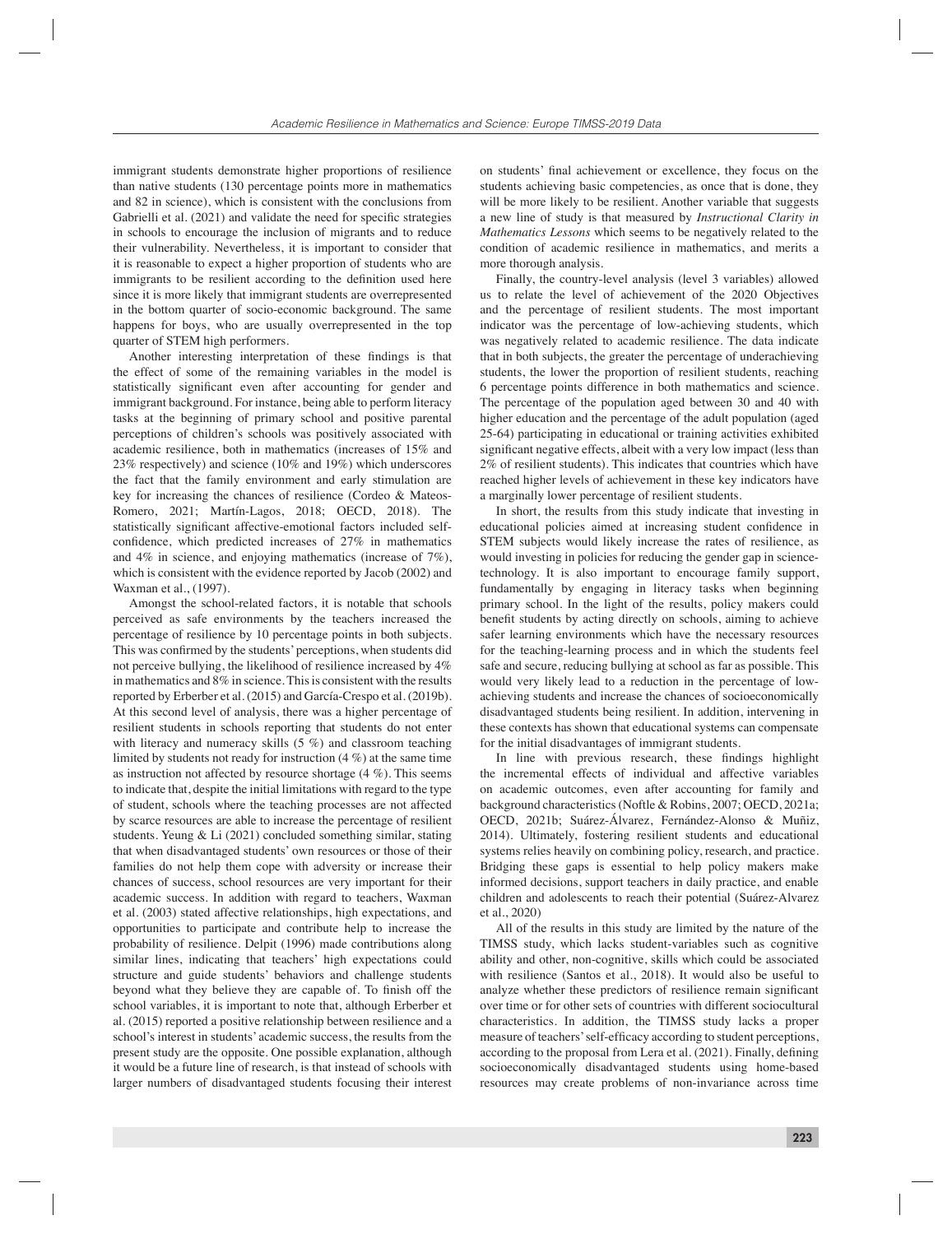remain significant as certain traditional cultural possessions, such as books, may become less indicative of socioeconomic status (Avvisati, 2020). Together with the suggestions made previously in this study, these are potentially interesting directions for future research.

#### Acknowledgments

This research was funded by the Ministry of Economy, Industry and Competitiveness of Spain, Reference PSI2017-85724-P and Research Fund: FI-21-027.

#### References

- Agasisti, T., & Longobardi, S. (2017). Equality of educational opportunities, schools'. *Social Indicators Research, 134*(3), 917-953. https://doi. org/10.1007/s11205-016-1464-5
- Agasisti, T., Avvisati, F., Borgonovi, F., & Longobardi, S. (2018). *Academic resilience. What schools and countries do to help disadvantaged students succeed in PISA.* Education Working Papers, nº 167, OECD Publishing, Paris. www.oecd-ilibrary.org/docserver/e22490ac-en.pdf
- Agasisti, T., Soncin, M., & Valenti, R. (2016). School factors helping disadvantaged students to succeed: Empirical evidence from four Italian cities. *Policy Studies, 37*(2), 147-177. https://doi.org/10.1080/ 01442872.2015.1127341
- Avvisati, F (2020). Measuring socio-economic status in PISA: A review and suggested improvements*. Large-scale Assessments in Education, 8.* https://doi.org/10.1186/s40536-020-00086-x
- Caprara, G. V., Barbaranelli, C., Borgogni L, L., & Steca, P. (2003). Efficacy beliefs as determinants of teachers' job satisfaction. *Journal of Educational Psychology, 95*(4), 821-832.
- Clavel, J. G., García-Crespo, F. J., & Sanz San Miguel, L. (2021). Rising above their circumstances: What makes some disadvantaged East and South-East Asian students perform far better in science than their background predicts? Asia Pacific Journal of Education. https://doi.org /10.1080/02188791.2021.1886905
- Cohen, J., Cohen, P., West, S. G., & Aiken, L. S. (2013). *Applied multiple regression/correlation analysis for the behavioral sciences.* Routledge. https://doi.org/10.4324/9780203774441
- Cordero, J. M., & Mateos-Romero, L. (2021). Exploring factors related with resilience in primary education: Evidence from European countries. *Studies In Educational Evaluation, 70*(1), 101045. https:// doi.org/10.1016/j.stueduc.2021.101045
- Coronado Hijón, A., & Paneque Folch, M. (2016). Resiliencia al fracaso escolar y desventaja sociocultural: un reto para la orientación y la tutoría [Resilience to school failure and socio-cultural disadvantage: A challence for guidance and tutoring]. *Trauma, contexto y exclusión. Promocionando la resiliencia.* Grupo Editorial Universitario GEU.
- De la Cruz, F. (2008). Modelos multinivel [Multi-level models]. *Epidemiol, 12*(3), 1-8. http://sisbib.unmsm.edu.pe/bvrevistas/epidemiologia/v12\_ n3/pdf/a02v12n3.pdf
- Delpit, L. (1996). *The politics of teaching literate discourse.* New Press.
- Edwards, M. S., & Ashkanasy, N. M. (2018). Emotions and failure in academic life: Normalising the experience and building resilience. *Journal of Management & Organization, 24*(2), 167-188. https://doi. org/10.1017/jmo.2018.20
- Erberber, E., Stephens, M., Mamedova, S., Ferguson, S., & Kroeger, T. (2015). Socioeconomically disadvantaged students who are academically successful: Examining academic resilience crossnationally. *IEA'S Policy Brief Series, 5*. http://www.iea.nl/policy\_briefs.html
- European Comission (2020). *Education and Training Monitor 2020*. https:// op.europa.eu/webpub/eac/education-and-training-monitor-2020/en/ chapters/foreword.html#targets
- Fernández-Alonso, R., & Muñiz, J. (2011). Diseños de cuadernillos para la evaluación de las competencias básicas [Booklet designs for the evaluation of basic skills]. *Aula Abierta, 39*(2), 3-34.
- Fernández-Alonso, R., Suárez-Álvarez, J., & Muñiz, J. (2012). Imputación de datos perdidos en las evaluaciones diagnósticas educativas [Imputation methods for missing data in educational diagnostic evaluation]. *Psicothema, 24*(1), 167-175. http://www.psicothema.com/psicothema.asp?id=3995
- Fishbein, B., Foy, P., & Yin, L. (2021). *TIMSS 2019 User Guide for the International Database.* Boston College, TIMSS & PIRLS International Study Center. https://timssandpirls.bc.edu/timss2019/internationaldatabase/
- Gabrielli, G., Longobardi, S., & Strozza, S. (2021). The academic resilience of native and immigrant-origin students in selected European countries. *Journal of Ethnic and Migration Studies*, 1-22. https://doi.org/10.1080 /1369183X.2021.1935657
- García-Crespo, F. J., Fernández-Alonso, R., & Muñiz, J. (2019). Resilient and low performer students: Personal and family determinants in European countries. *Psicothema, 31*(4), 363-375. https://doi. org/10.7334/psicothema2019.245
- García-Crespo, F. J., Fernández-Alonso, R., & Muñiz, J. (2021). Academic resilience in European countries: The role of teachers, families, and student profiles. *PLoS ONE*, 16(7).
- García-Crespo, F. J., Galián, B., Fernández-Alonso, R., & Muñiz, J. (2019). Educational resilience in reading comprehension: Deteminant factors in PIRLS-Europe. *Revista de Educación, 384*, 65-89. https://doi. org/10.4438/1988-592X-RE-2019-384-413
- Gelman, A., & Hill, J. (2006). *Data analysis using regression and multilevel/ hierarchical models.* Cambridge University Press.
- Heckman, J. J., & Rubinstein, Y. (2001). The importance of noncognitive skills: Lessons from the GED testing program. *The American Economic Review, 91*(2), 145-149.
- Iñiguez-Berrozpe, T., & Marcaletti, F. (2018). Modelos lineales multinivel en SPSS y su aplicación en investigación educativa [Linear multilevel models in SPSS and its application in educational research]. *REIRE Revista d'Innovació i Recerca en Educació, 11*(1), 26-40. https://doi. org/10.1344/reire2018.11.118984
- Jacob, B. A. (2002). Where the boys aren't: Non-cognitive skills, returns to school and the gender gap in higher education. *Economics of Education Review, 21*, 589-598.
- Klassen, R., Wilson, E., Siu, A. F. Y., Hannok, W., Wong, M. W., Wongsri, N., Sonthisap, P., Pibulchol, C., Buranachaitavee, Y., & Jansem, A. (2013). Preservice teachers' work stress, self-efficacy, and occupational commitment in four countries. *European Journal of Psychology, 28*(4), 1289-1309. https://doi.org/10.1007/s10212-012-0166-x
- Lera, M. J., León-Peréz, J. M., & Ruiz-Zorrilla, P. (2021). Adaptation of the Teacher Effi cacy Scale to Measure Effective Teachers' Educational Practices Through Students' Ratings: A Multilevel Approach. *Psicothema, 33*(3), 509-517. https://doi.org/10.7334/ psicothema2020.262
- López-Zambrano, J., Lara Torralbo, J. A., & Romero, C. (2021). Early prediction of student learning performance through data mining: A systematic review. *Psicothema, 33*(3), 456-465. https://doi.org/10.7334/ psicothema2021.62
- Martin, M. O., von Davier, M., & Mullis, I. V. (2020). *Methods and Procedures: TIMSS 2019 Technical Report.* Boston College, TIMSS & PIRLS International Study Center. https://timssandpirls.bc.edu/ timss2019/methods
- Martín-Lagos, M. D. (2018). Education and inequality: A meta-synthesis after the 50th anniversary of Coleman's report. *Revista de Educación, 380*, 186-209. https://doi.org/10.4438/1988-592X-RE-2017-380-377
- Mullis, I. V., & Martin, M. O. (2017). *TIMSS 2019 Assessment Frameworks.* Boston College, TIMSS & PIRLS International Study Center. https:// timssandpirls.bc.edu/timss2019/frameworks/
- Mullis, I. V., Martin, M. O., Foy, P., Kelly, D., & Fishbein, B. (2020). *TIMSS 2019 International Results in Mathematics and Science.* Boston College, TIMSS & PIRLS International Study. https://timssandpirls. bc.edu/timss2019/international-results/
- Mullis, I., Martin, M., Foy, P., & Hooper, M. (2017). *PIRLS 2016 International Results in Reading.* Boston College, TIMSS & PIRLS International Study Center. http://timssandpirls.bc.edu/pirls2016/ international-results/